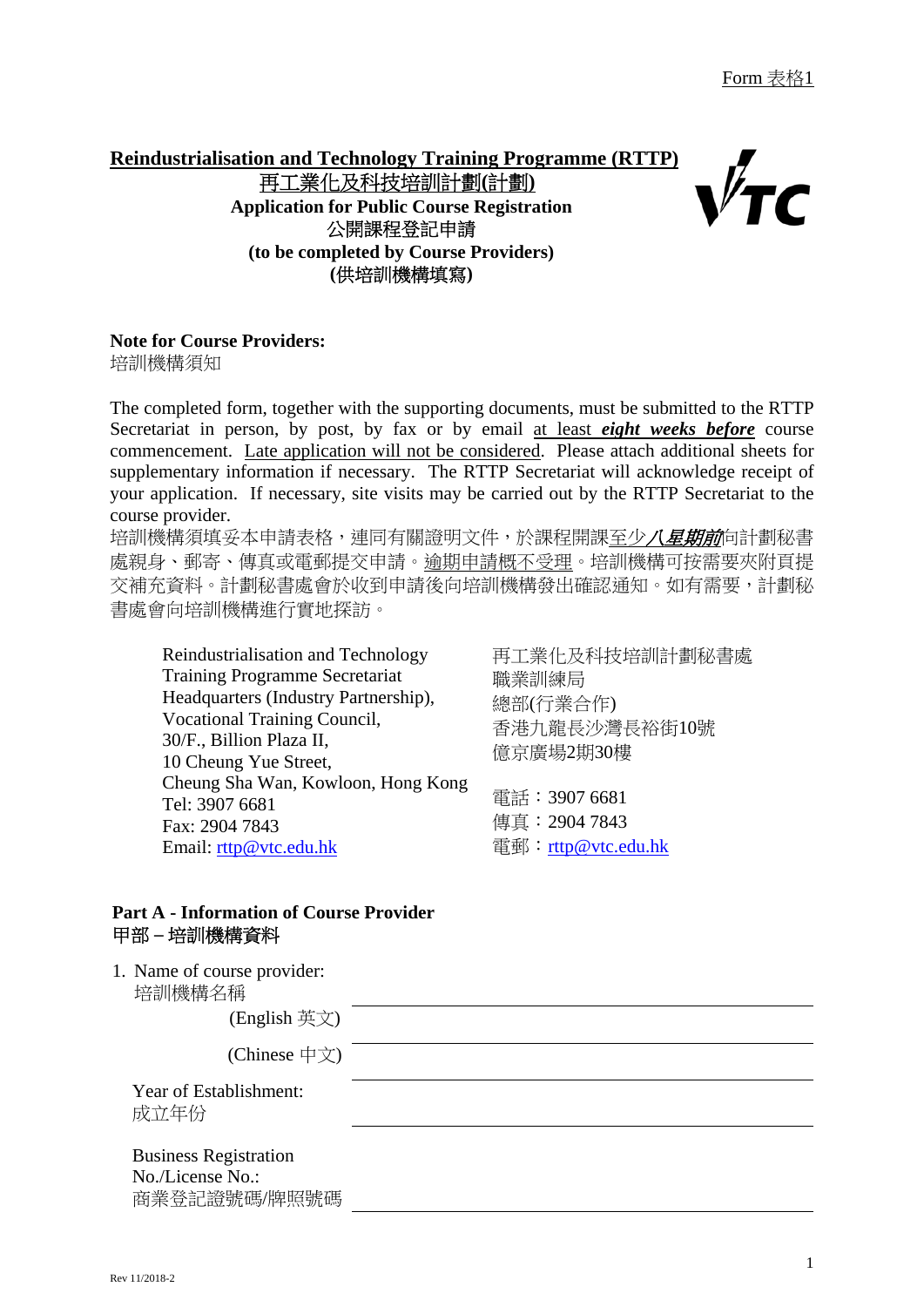| No. of Employees:<br>僱員人數 |                |  |
|---------------------------|----------------|--|
| Address<br>地址:            |                |  |
|                           |                |  |
| Tel No.:<br>電話            | Fax No.:<br>傳真 |  |
| Email<br>電郵:              |                |  |
| Website<br>網頁:            |                |  |

2. Please provide information of the relevant training courses your organisation conducted in the past three years.

請提供機構過去三年曾舉辦的相關課程資料。

| <b>Course Title</b><br>課程名稱 | Date<br>日期 | Location<br>地點 | Class Size<br>上課人數 | Speakers<br>講者 |
|-----------------------------|------------|----------------|--------------------|----------------|
|                             |            |                |                    |                |
|                             |            |                |                    |                |
|                             |            |                |                    |                |
|                             |            |                |                    |                |
|                             |            |                |                    |                |
|                             |            |                |                    |                |

- 3. Please provide a description of the strengths and areas of expertise of your organisation with respect to provision of training to the public. 請簡述機構向公眾提供培訓方面的優勢和專業領域。
- 4. Please provide any other information with supporting documents that are relevant to support the application such as license, certificates etc. 請提供其他資料連同相關證明文件以支持本申請,例如牌照、證書等。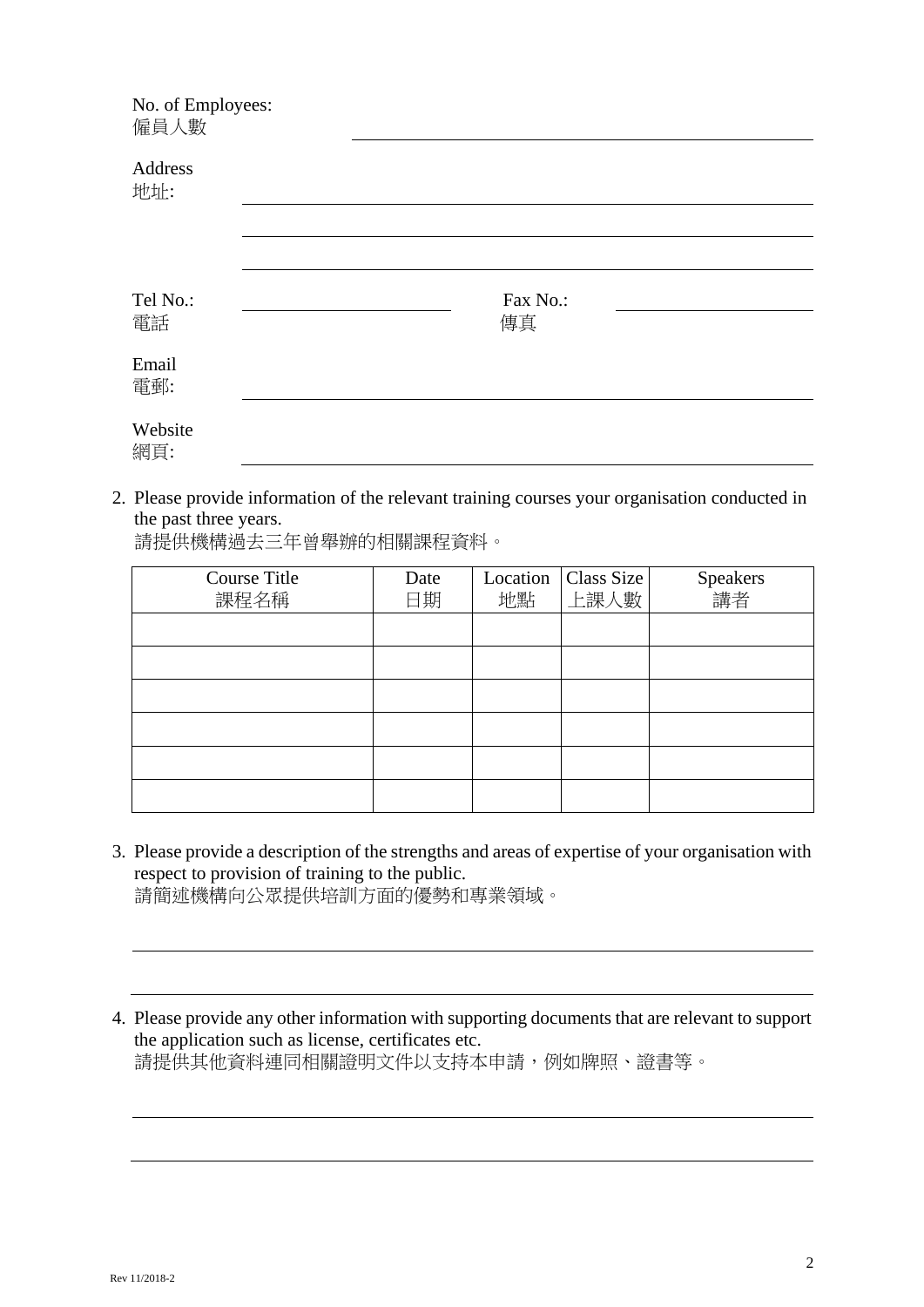### **Part B – Public Course Information**  乙部 **–** 公開課程資料

- 1. Course Title: 課程名稱
- 2. Course Period: 授課期
- 3. Course Venue: 授課地點

(Please provide full address of the course venue. 請提供授課地 點的詳細地址。)

- 4. Anticipated Class Size: 每班預期上課人數
- 5. Course Fee Per Trainee: 每名學員課程費用

|                | <b>Types of Fees</b><br>費用種類                                                          | <b>Amount (HK\$)</b><br>金額(港幣\$) |
|----------------|---------------------------------------------------------------------------------------|----------------------------------|
| a.             | Training Fee (including training materials, administration fees                       |                                  |
|                | $etc.$ )                                                                              |                                  |
|                | 培訓費用 (包括課程材料、行政費等)                                                                    |                                  |
|                | For non-local courses, please complete (b) and (c) below if the course fees includes  |                                  |
|                | the following items:-<br>就非本地課程,如課程費用包括以下項目,請填寫(b)及(c):                               |                                  |
|                | b. Subsistence Allowance (including accommodation, meals and<br>local transportation) |                                  |
|                | 膳宿津貼(包括住宿、膳食及當地交通費用):                                                                 |                                  |
|                | No. of Nights (night before and after should be training days):<br>住宿天數 (住宿前後必須為授課日): | night(s)                         |
|                |                                                                                       | 住宿天數                             |
| $\mathbf{c}$ . | Return passage to the non-local venue by the most economical                          |                                  |
|                | means (including taxes and surcharges)                                                |                                  |
|                | 以最經濟的交通方式往返非本地授課地點的費用(包括稅項及                                                           |                                  |
|                | 附加費)                                                                                  |                                  |
| d.             | Others, please specify:                                                               |                                  |
|                | 其他,請註明                                                                                |                                  |
|                | <b>Total Course Fee:</b>                                                              |                                  |
|                | 總培訓費用                                                                                 |                                  |

<u>and the contract of the contract of the contract of the contract of the contract of the contract of the contract of the contract of the contract of the contract of the contract of the contract of the contract of the contr</u>

- 6. Course Fee Collection: one-off/monthly instalment/other: 收取課程費用方式:一次性/ 月繳/其他
- 7. The objective of the course is to: 該課程的目標是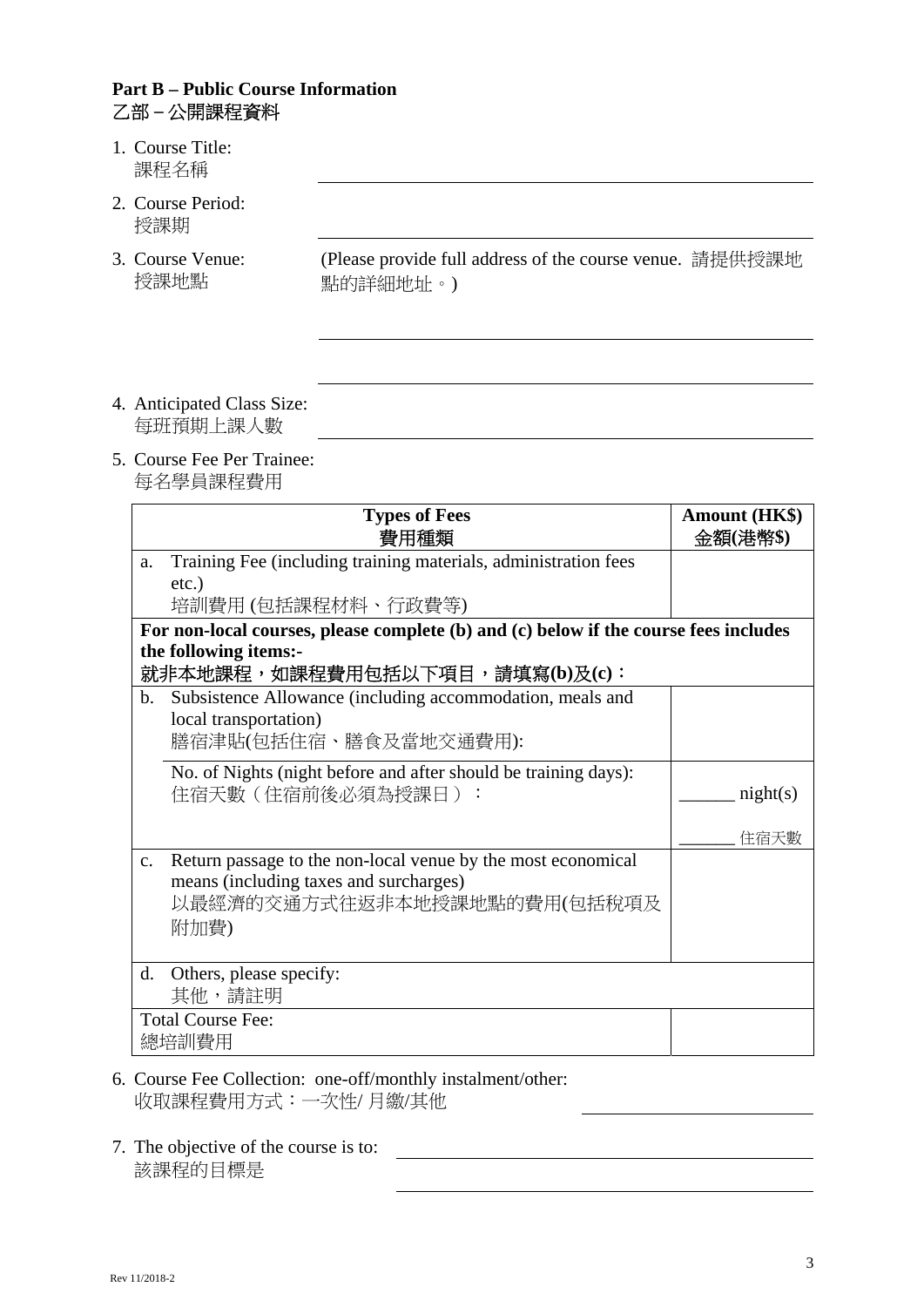- 8. Emerging technologies involved in the course: 該課程涉及的新興技術
- 9. Details of the Course\* (please enclose supporting documents e.g. course pamphlet; and use additional sheets to submit detailed course proposal if necessary):

課程詳情\*(請附上證明文件,如課程簡介;如有需要可夾附頁提交詳細課程計劃書)

| Module/Subject(s)<br>單元/學科   | <b>Description of the</b><br><b>Module/Subject</b><br>單元/學科描述<br>(A descriptive summary<br>of the module/subject) | Duration of the<br><b>Module(s)</b><br>單元時數<br>(hours / minutes)<br>(小時/分鐘) | Date of Training<br>培訓日期 |
|------------------------------|-------------------------------------------------------------------------------------------------------------------|-----------------------------------------------------------------------------|--------------------------|
|                              | (單元/學科摘要描述)                                                                                                       |                                                                             |                          |
| a.                           |                                                                                                                   |                                                                             |                          |
| b.                           |                                                                                                                   |                                                                             |                          |
| [Please add as]              |                                                                                                                   |                                                                             |                          |
| <i>appropriate]</i>          |                                                                                                                   |                                                                             |                          |
| [請按需要加添單元/學科                 |                                                                                                                   |                                                                             |                          |
| 詳情1                          |                                                                                                                   |                                                                             |                          |
| <b>Total training hours:</b> |                                                                                                                   |                                                                             |                          |
| 總培訓時數                        |                                                                                                                   |                                                                             |                          |

\*Required Field 必須填寫

10. Background of Speaker(s)/Trainer(s) (including name, position, qualification and area of speciality):

講者/導師背景(包括姓名、職位、學歷及專業領域)

11. Technology Nature of the Course (please tick in appropriate box(es)): 課程的科技性質(請選取適當的方格)

| $\Box$ Automation $\Box$ Banking<br>Control<br>自動控制 | 銀行                                       | $\Box$ Biomedical &<br>Healthcare<br>生物醫學及醫護                                                                      | $\Box$ Data Communication<br>數據通訊                                                   |
|-----------------------------------------------------|------------------------------------------|-------------------------------------------------------------------------------------------------------------------|-------------------------------------------------------------------------------------|
| $\Box$ Digital<br>Media<br>數碼媒體                     | $\Box$ Electronic<br>Engineering<br>電子工程 | $\Box$ Environmental<br>環保                                                                                        | $\Box$ Hospitality & Catering<br><b>Industry Related</b><br>旅遊及飲食業                  |
| Technology<br>資訊科技                                  | Related<br>保險業相關科技                       | $\Box$ Information $\Box$ Insurance Industry $\Box$ Logistics Industry $\Box$ Manufacturing<br>Related<br>物流業相關科技 | 製造                                                                                  |
| $\Box$ Printing &<br>Publishing<br>印刷及出版            | $\Box$ Quality<br>Improvement<br>品質改善    | Textile &<br>Clothing<br>紡織及製衣                                                                                    | $\Box$ Wholesales/Retail &<br><b>Import/Export Trades</b><br>Related<br>批發/零售及出入口貿易 |
| $\Box$ Others, please specify:<br>其他,請註明:           |                                          |                                                                                                                   |                                                                                     |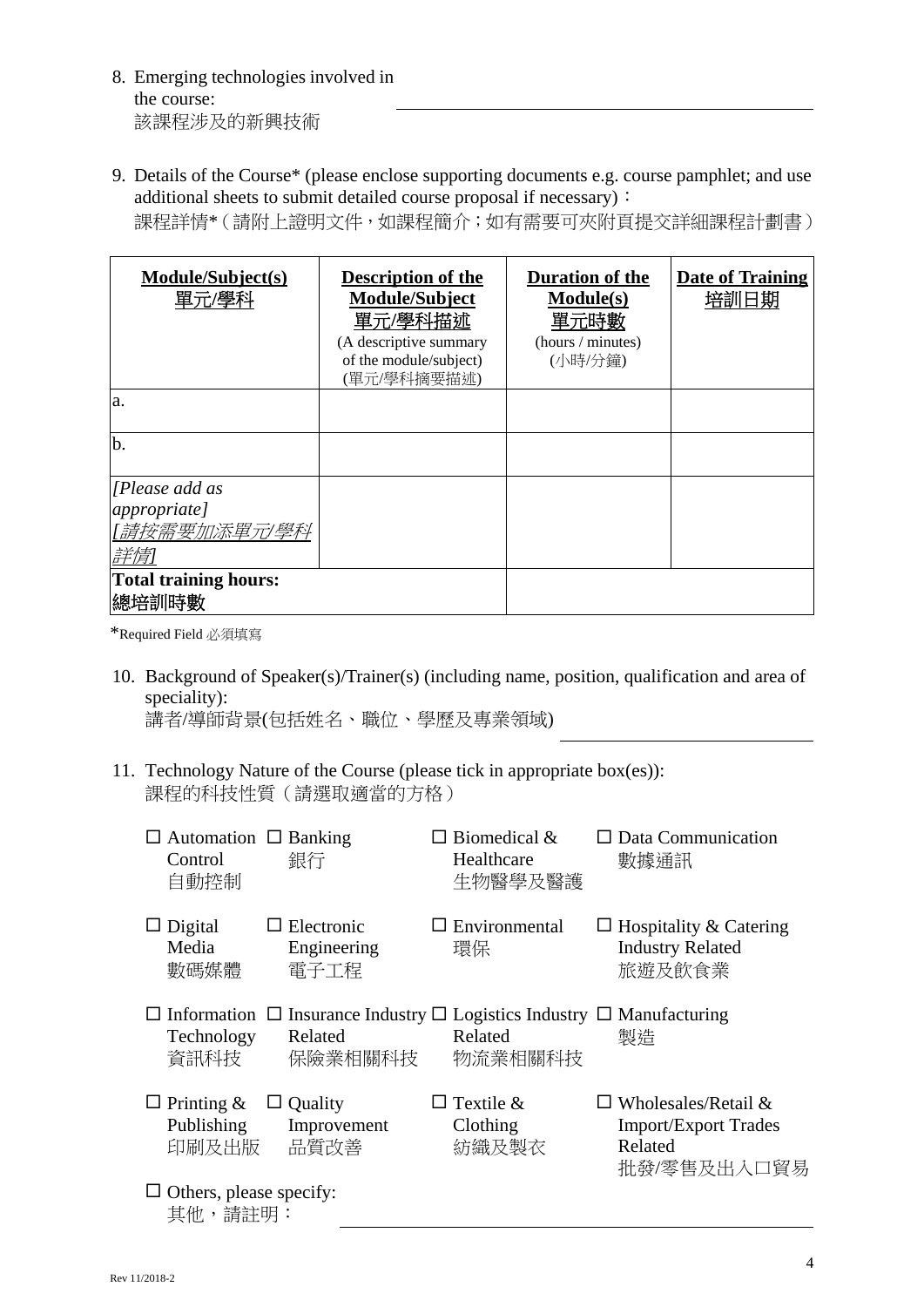|                               | Contact Person (If application is approved, the contact information provided below |                       |  |  |
|-------------------------------|------------------------------------------------------------------------------------|-----------------------|--|--|
|                               | will be shown on the RTTP website for public information.)                         |                       |  |  |
|                               | 聯絡人(如申請獲批准,以下提供的聯絡資料將會上載至計劃的網頁,以供公眾查詢。                                             |                       |  |  |
| Name:                         | *Mr/Ms *先生/女士                                                                      | Position:             |  |  |
| 姓名                            |                                                                                    | 職位                    |  |  |
| Direct Line:                  |                                                                                    | Email:                |  |  |
| 直線電話                          |                                                                                    | 電郵                    |  |  |
| <b>Authorised Person</b>      |                                                                                    |                       |  |  |
| 獲授權人士                         |                                                                                    |                       |  |  |
| Name:                         | *Mr/Ms *先生/女士                                                                      | Position:             |  |  |
| 姓名                            |                                                                                    | 職位                    |  |  |
| Nationality:                  |                                                                                    | HKID (only Prefix and |  |  |
| the first $4$ digits) /<br>國籍 |                                                                                    |                       |  |  |
|                               |                                                                                    | Passport Number:      |  |  |
|                               |                                                                                    | 身份證(字母及首4個數           |  |  |
|                               |                                                                                    | 字)/護照號碼               |  |  |
|                               | Other Authorised Person(s) to sign the Confirmation of Training Completion and     |                       |  |  |
|                               | <b>Payment</b> (if different from the above)                                       |                       |  |  |
|                               | <b>其他獲授權人士簽署完成培訓及付費確認通知書</b> (如與以上不同)                                              |                       |  |  |
| Name:                         | *Mr/Ms *先生/女士                                                                      | Position:             |  |  |
| 姓名                            |                                                                                    | 職位                    |  |  |
| Nationality:                  |                                                                                    | HKID (only Prefix and |  |  |
| the first $4$ digits) /<br>國籍 |                                                                                    |                       |  |  |
|                               |                                                                                    | Passport Number:      |  |  |
|                               |                                                                                    | 身份證(字母及首4個數           |  |  |
|                               |                                                                                    | 字)/護照號碼               |  |  |

## **Declaration (To be filled in by the Authorised Person)**  聲明**(**供獲授權人士填寫**)**

I, the undersigned, also the authorised signatory of the course provider, hereby declare that: 本人,為下方培訓機構的授權簽署代表,在此聲明:

- (a) the information provided on this application form as well as the supporting documents enclosed are true and correct. I understand that any inaccurate or misleading information may lead to de-registration from the list of registered public courses under the RTTP. 本申請表格上所提供的資料以及所夾附的證明文件均是真確無誤的。本人明白任 何不實或誤導的資料都可能導致在計劃下任何已獲登記的課程被取消登記。
- (b) the course provider agrees that the information regarding the registered public course of my organization will be publicised on the RTTP website for public reference. 本培訓機構同意把本培訓機構獲登記的課程資料上載至計劃的網頁,以供公眾人 士參考。
- (c) proper insurance policies, for instance, public liability insurance against all claims, demands and liability are in place to protect the course participants. Also, the venue proposed by the course provider comply with all relevant ordinances/rules, and fulfill the statutory requirements for fire and structural safety for the purpose of running public courses under the RTTP. 本培訓機構具備適切的保險,如公共責任保險,涵蓋一切的申索、要求和責任, 讓課程學員得到相關的保障。此外,為開辦計劃下的公開課程,本培訓機構建議

的授課場地符合所有相關條例/規則,並符合法定要求的防火及結構安全。